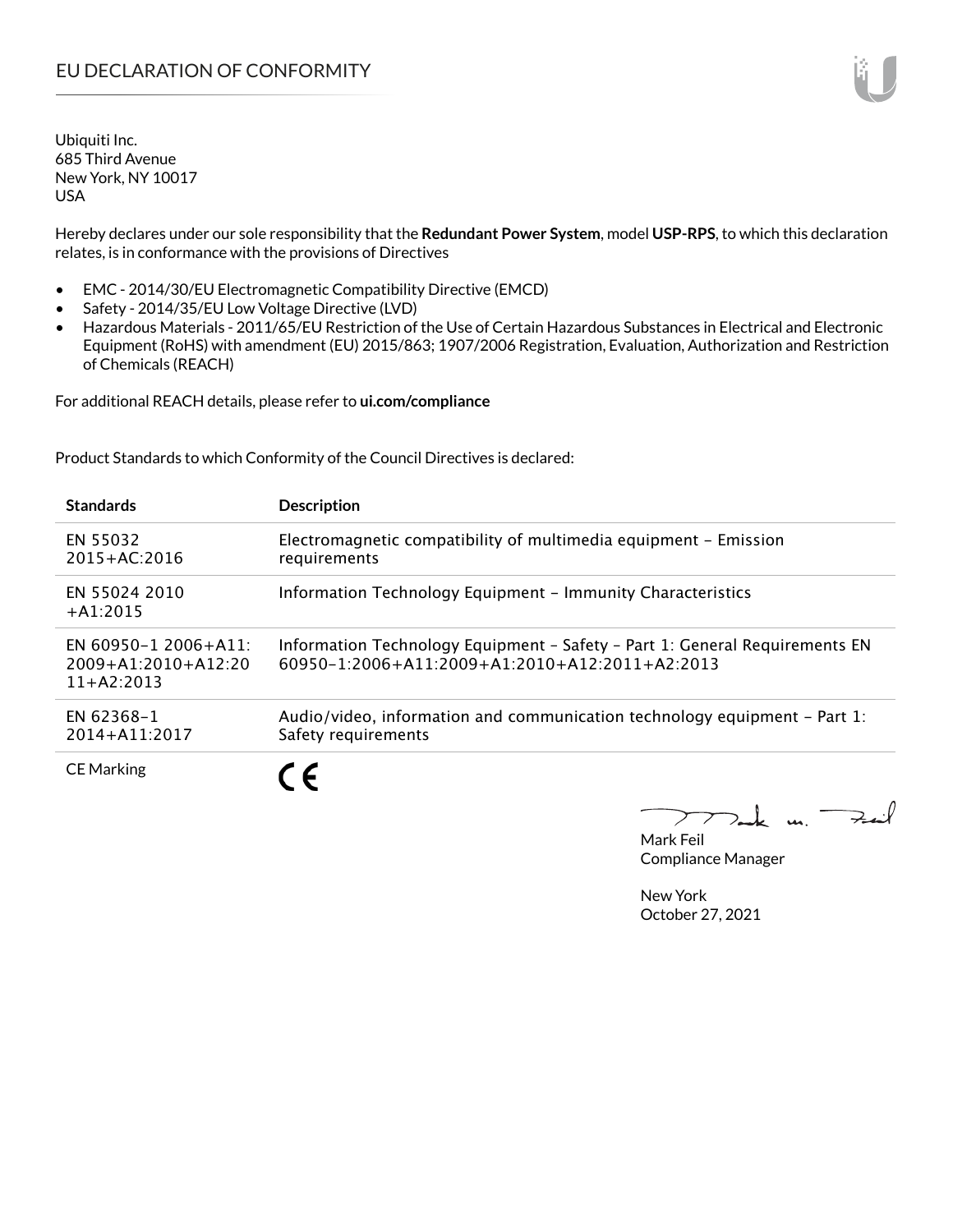### **USP-RPS**

#### **български** [Bulgarian]

С настоящото Ubiquiti декларира, че това устройство USP-RPS е в съответствие със съществените изисквания и други приложими разпоредби на Директиви 2014/30/ЕС, 2014/35/ЕС.

#### **Hrvatski** [Croatian]

Ubiquiti ovim putem izjavljuje da je ovaj uređaj USP-RPS sukladan osnovnim zahtjevima i ostalim bitnim odredbama Direktiva 2014/30/EU, 2014/35/EU.

#### **Čeština** [Czech]

Ubiquiti tímto prohlašuje, že toto USP-RPS zařízení, je ve shodě se základními požadavky a dalšími příslušnými ustanoveními směrnic 2014/30/EU, 2014/35/EU.

#### **Dansk** [Danish]

Hermed, Ubiquiti, erklærer at denne USP-RPS enhed, er i overensstemmelse med de væsentlige krav og øvrige relevante krav i direktiver 2014/30/EU, 2014/35/EU.

#### **Nederlands** [Dutch]

Hierbij verklaart Ubiquiti, dat deze USP-RPS apparaat, in overeenstemming is met de essentiële eisen en de andere relevante bepalingen van richtlijnen 2014/30/EU, 2014/35/EU.

#### **English**

Hereby, Ubiquiti, declares that this USP-RPS device, is in compliance with the essential requirements and other relevant provisions of Directives 2014/30/EU, 2014/35/EU.

#### **Eesti keel** [Estonian]

Käesolevaga Ubiquiti kinnitab, et antud USP-RPS seade, on vastavus olulistele nõuetele ja teistele asjakohastele sätetele direktiivide 2014/30/EL, 2014/35/EL.

#### **Suomi** [Finnish]

Täten Ubiquiti vakuuttaa, että tämä USP-RPS laite, on yhdenmukainen olennaisten vaatimusten ja muiden sitä koskevien direktiivien 2014/30/EU, 2014/35/EU.

#### **Français** [French]

Par la présente Ubiquiti déclare que l'appareil USP-RPS, est conforme aux exigences essentielles et aux autres dispositions pertinentes des directives 2014/30/UE, 2014/35/UE.

#### **Deutsch** [German]

Hiermit erklärt Ubiquiti, dass sich dieses USP-RPS Gerät, in Übereinstimmung mit den grundlegenden Anforderungen und den anderen relevanten Vorschriften der Richtlinien 2014/30/EU, 2014/35/EU befindet.

#### **Ελληνικά** [Greek]

Δια του παρόντος, Ubiquiti, δηλώνει ότι αυτή η συσκευή USP-RPS, είναι σε συμμόρφωση με τις βασικές απαιτήσεις και τις λοιπές σχετικές διατάξεις των οδηγιών 2014/30/EE, 2014/35/EE.

#### **Magyar** [Hungarian]

Ezennel Ubiquiti kijelenti, hogy ez a USP-RPS készülék megfelel az alapvető követelményeknek és más vonatkozó 2014/30/EU, 2014/35/EU irányelvek rendelkezéseit.

#### **Íslenska** [Icelandic]

Hér, Ubiquiti, því yfir að þetta USP-RPS tæki er í samræmi við grunnkröfur og önnur viðeigandi ákvæði tilskipana 2014/30/ESB, 2014/35/ESB.

#### **Italiano** [Italian]

Con la presente, Ubiquiti, dichiara che questo dispositivo USP-RPS, è conforme ai requisiti essenziali ed alle altre disposizioni pertinenti delle direttive 2014/30/UE, 2014/35/UE.

#### **Latviešu valoda** [Latvian]

Ar šo, Ubiquiti, deklarē, ka USP-RPS ierīce, ir saskaņā ar būtiskajām prasībām un citiem attiecīgiem noteikumiem Direktīvās 2014/30/ES, 2014/35/ES.

#### **Lietuvių kalba** [Lithuanian]

Ubiquiti deklaruoja, kad šis USP-RPS įrenginys atitinka esminius reikalavimus ir kitas 2014/30/ES, 2014/35/ES Direktyvų nuostatas.

#### **Malti** [Maltese]

Hawnhekk, Ubiquiti, tiddikjara li dan il-mezz USP-RPS huwa konformi mar-rekwiżiti essenzjali u dispożizzjonijiet rilevanti oħrajn ta 'Direttivi 2014/30/UE, 2014/35/UE.

#### **Norsk** [Norwegian]

Herved Ubiquiti, erklærer at denne USP-RPS enheten, er i samsvar med de grunnleggende kravene og andre relevante bestemmelser i direktivene 2014/30/EU, 2014/35/EU.

#### **Polski** [Polish]

Niniejszym, Ubiquiti, oświadcza, że urządzenie USP-RPS, jest zgodny z zasadniczymi wymaganiami oraz pozostałymi stosownymi postanowieniami Dyrektyw 2014/30/UE, 2014/35/UE.

#### **Português** [Portuguese]

Ubiquiti declara que este dispositivo USP-RPS, está conforme com os requisitos essenciais e outras disposições das Directivas 2014/30/UE, 2014/35/UE.

#### **Română** [Romanian]

Prin prezenta, Ubiquiti declară că acest dispozitiv USP-RPS este în conformitate cu cerințele esențiale și alte prevederi relevante ale Directivelor 2014/30/UE, 2014/35/UE.

#### **Slovenčina** [Slovak]

Týmto Ubiquiti, prehlasuje, že toto USP-RPS zariadenie, je v súlade so základnými požiadavkami a ďalšími relevantnými ustanoveniami smernice 2014/30/EÚ, 2014/35/EÚ.

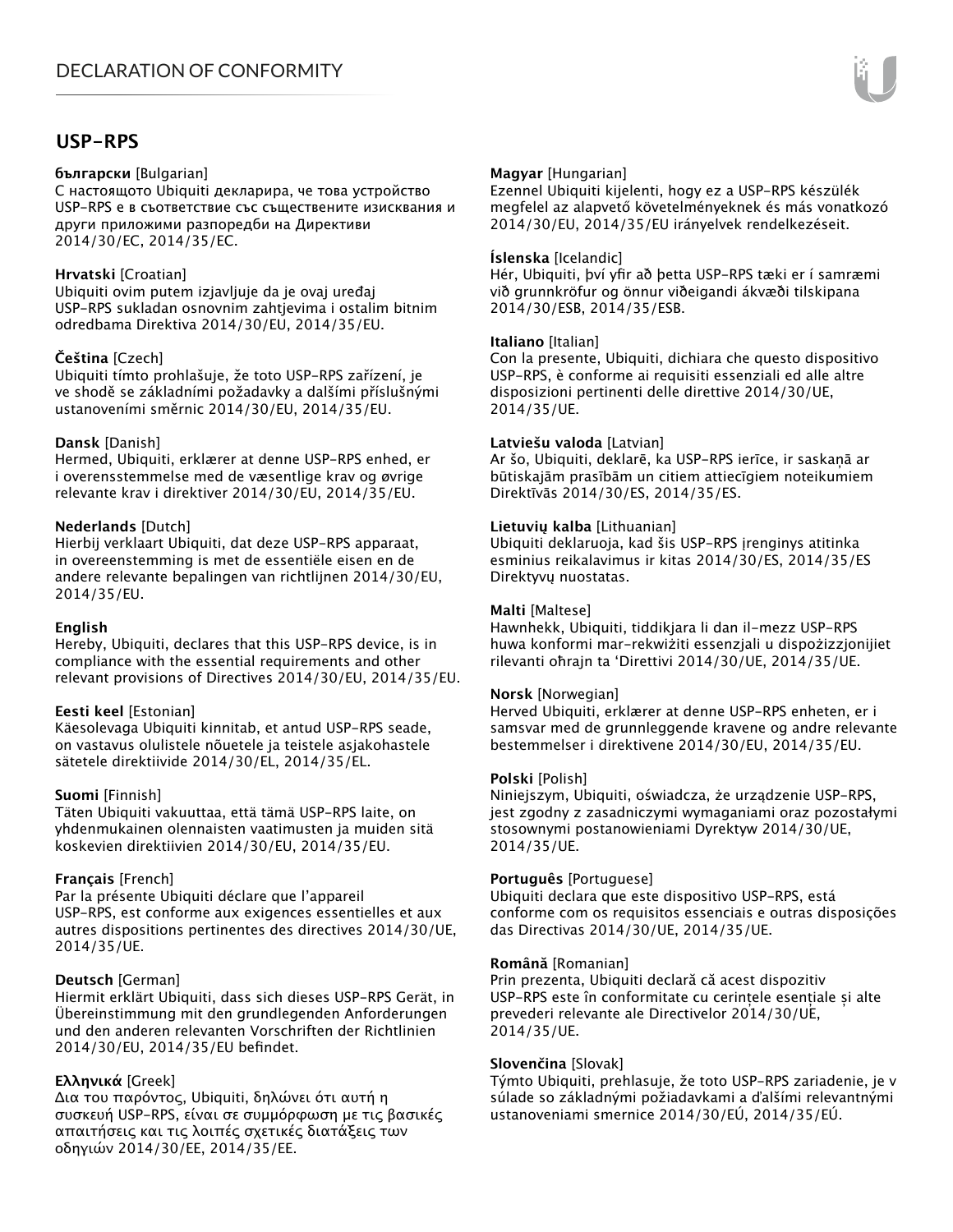#### **Slovenščina** [Slovenian]

Družba Ubiquiti izjavlja, da je naprava USP-RPS v skladu z obveznimi zahtevami in drugimi ustreznimi določbami direktiv 2014/30/EU in 2014/35/EU.

#### **Español** [Spanish]

Por medio de la presente Ubiquiti declara que este dispositivo USP-RPS, cumple con los requisitos esenciales y cualesquiera otras disposiciones aplicables o exigibles de las Directivas 2014/30/UE, 2014/35/UE.

#### **Svenska** [Swedish]

Härmed Ubiquiti, intygar att denna USP-RPS enhet är i överensstämmelse med de väsentliga egenskapskrav och övriga relevanta bestämmelser som framgår av direktiven s2014/30/EU, 2014/35/EU.

#### **Accessories**:

https://www.ui.com/products/#default https://www.ui.com/products/#accessories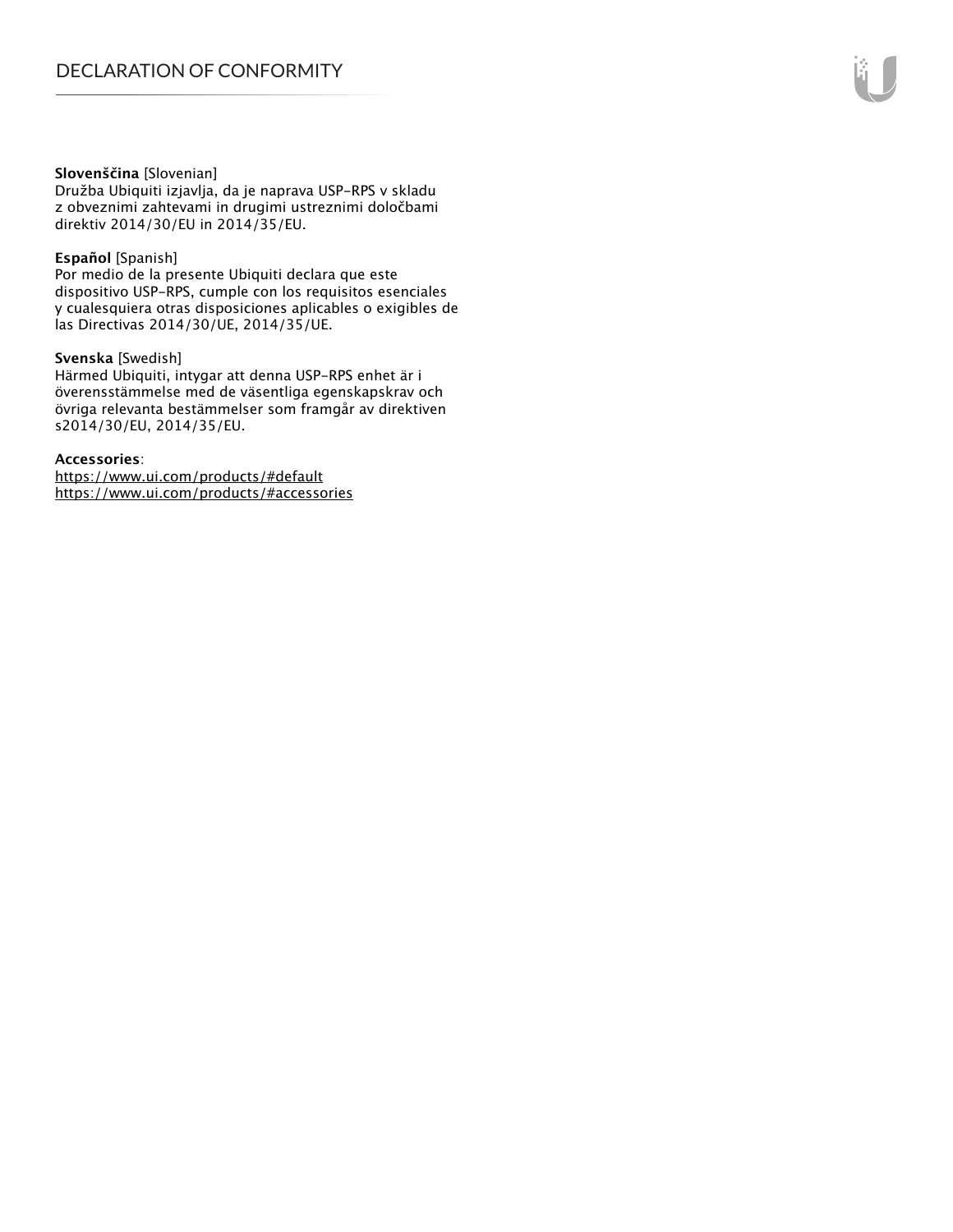Hereby declares under our sole responsibility that the **Redundant Power System**, model **USP-RPS**, to which this declaration relates, is in conformance with the provisions of UK Regulations

- Electromagnetic Compatibility Regulations 2016
- Electrical Equipment (Safety) Regulations 2016
- Hazardous Materials The Restriction of the Use of Certain Hazardous Substances in Electrical and Electronic Equipment Regulations 2012; 1907/2006 Registration, Evaluation, Authorization and Restriction of Chemicals (REACH)

For additional REACH details, please refer to **ui.com/compliance**

Product Standards to which Conformity of the Council Directives is declared:

| <b>Standards</b>                                                       | <b>Description</b>                                                                                                                        |
|------------------------------------------------------------------------|-------------------------------------------------------------------------------------------------------------------------------------------|
| EN 55032<br>$2015 + AC:2016$                                           | Electromagnetic compatibility of multimedia equipment - Emission require-<br>ments                                                        |
| EN 55024 2010<br>$+A1:2015$                                            | Information Technology Equipment - Immunity Characteristics                                                                               |
| $EN 60950 - 1 2006 + A11$<br>$2009 + A1:2010 + A12:20$<br>$11+AA:2013$ | Information Technology Equipment - Safety - Part 1: General Requirements EN<br>$60950 - 1:2006 + A11:2009 + A1:2010 + A12:2011 + A2:2013$ |
| EN 62368-1<br>$2014 + A11:2017$                                        | Audio/video, information and communication technology equipment – Part 1:<br>Safety requirements                                          |
| <b>UKCA Marking</b>                                                    | UK<br><b>SAA</b>                                                                                                                          |

Mak m. Mark Feil Compliance Manager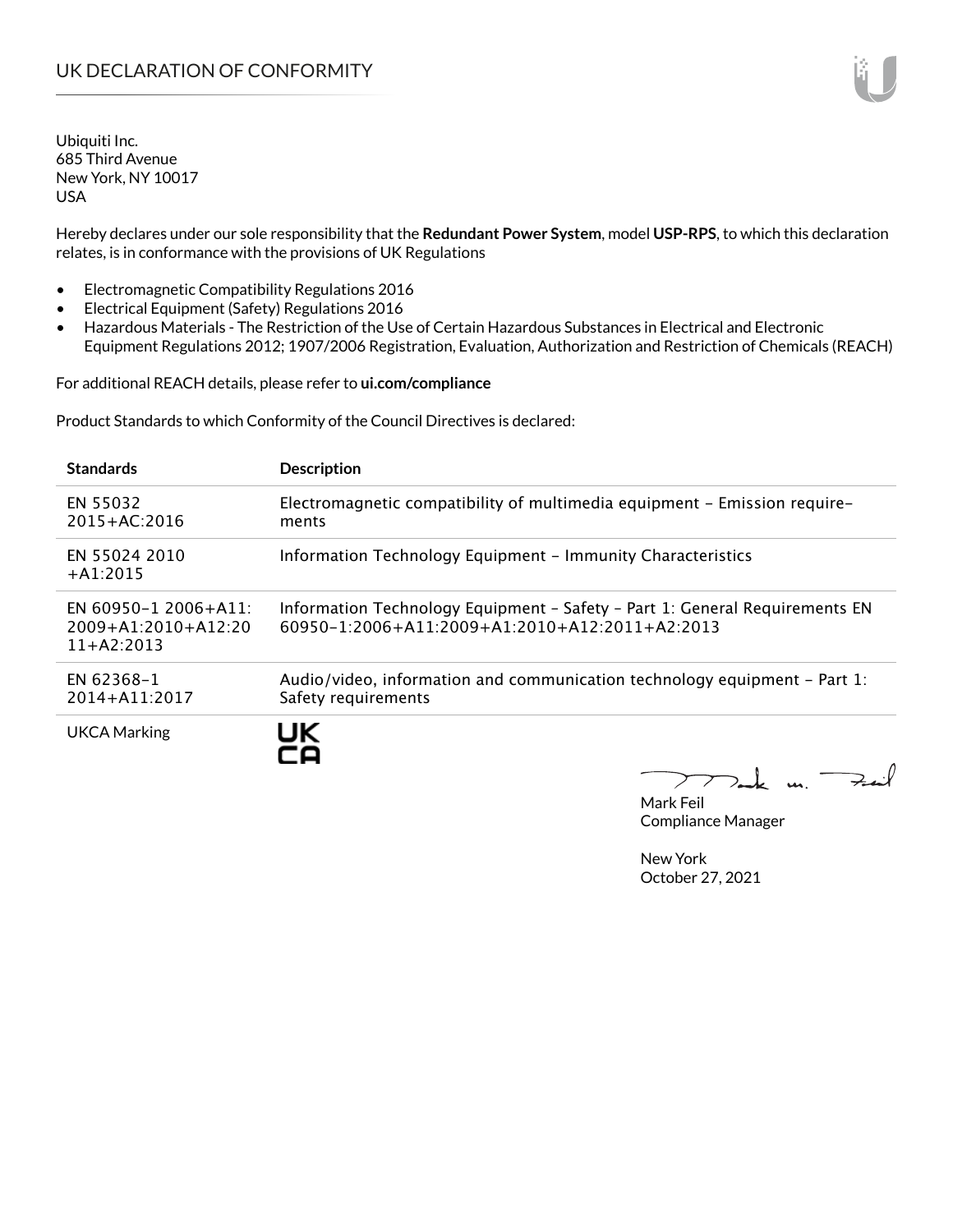# DICHIARAZIONE DI CONFORMITÀ UE ITALIAN ITALIAN

Ubiquiti Inc. 685 Third Avenue New York, NY 10017 USA

Con la presente dichiara sotto la propria esclusiva responsabilità che l' **Redundant Power System**, modello **USP-RPS**, a cui si riferisce la presente dichiarazione, è conforme alle disposizioni delle Direttive

- EMC -2014/30/UE Direttiva sulla Compatibilità Elettromagnetica (EMCD)
- Sicurezza -2014/35/UE Direttiva sulla Bassa Tensione (LVD)
- Materiali Pericolosi -2011/65/UE Restrizione dell'uso di alcune Sostanze Pericolose nelle Apparecchiature Elettriche ed Elettroniche (RoHS) con emendamento (UE) 2015/863; 1907/2006 Registrazione, Valutazione, Autorizzazione e Restrizione delle Sostanze Chimiche (REACH)

Per ulteriori dettagli sul REACH, fare riferimento a **ui.com/compliance**

| <b>Standard</b>                                                   | <b>Descrizione</b>                                                                                                                                 |
|-------------------------------------------------------------------|----------------------------------------------------------------------------------------------------------------------------------------------------|
| EN 55032                                                          | Compatibilità elettromagnetica delle apparecchiature multimediali -                                                                                |
| $2015 + AC:2016$                                                  | Prescrizioni di Emissione                                                                                                                          |
| EN 55024 2010                                                     | Apparecchiature per la tecnologia dell'informazione – Caratteristiche di                                                                           |
| $+A1:2015$                                                        | immunità - Limiti e metodi di misura                                                                                                               |
| EN 60950-1 2006+A11:<br>$2009 + A1:2010 + A12:20$<br>$11+AA:2013$ | Apparecchiature per la tecnologia dell'informazione – Sicurezza – Parte 1:<br>Requisiti generali EN 60950-1:2006+A11:2009+A1:2010+A12:2011+A2:2013 |
| EN 62368-1                                                        | Apparecchiature per la tecnologia audio/video, dell'informazione e della                                                                           |
| 2014+A11:2017                                                     | comunicazione - Parte 1: Requisiti di sicurezza                                                                                                    |
| <b>CE Marking</b>                                                 | $\epsilon$                                                                                                                                         |

 $\mathbf{u}$ 

Mark Feil Compliance Manager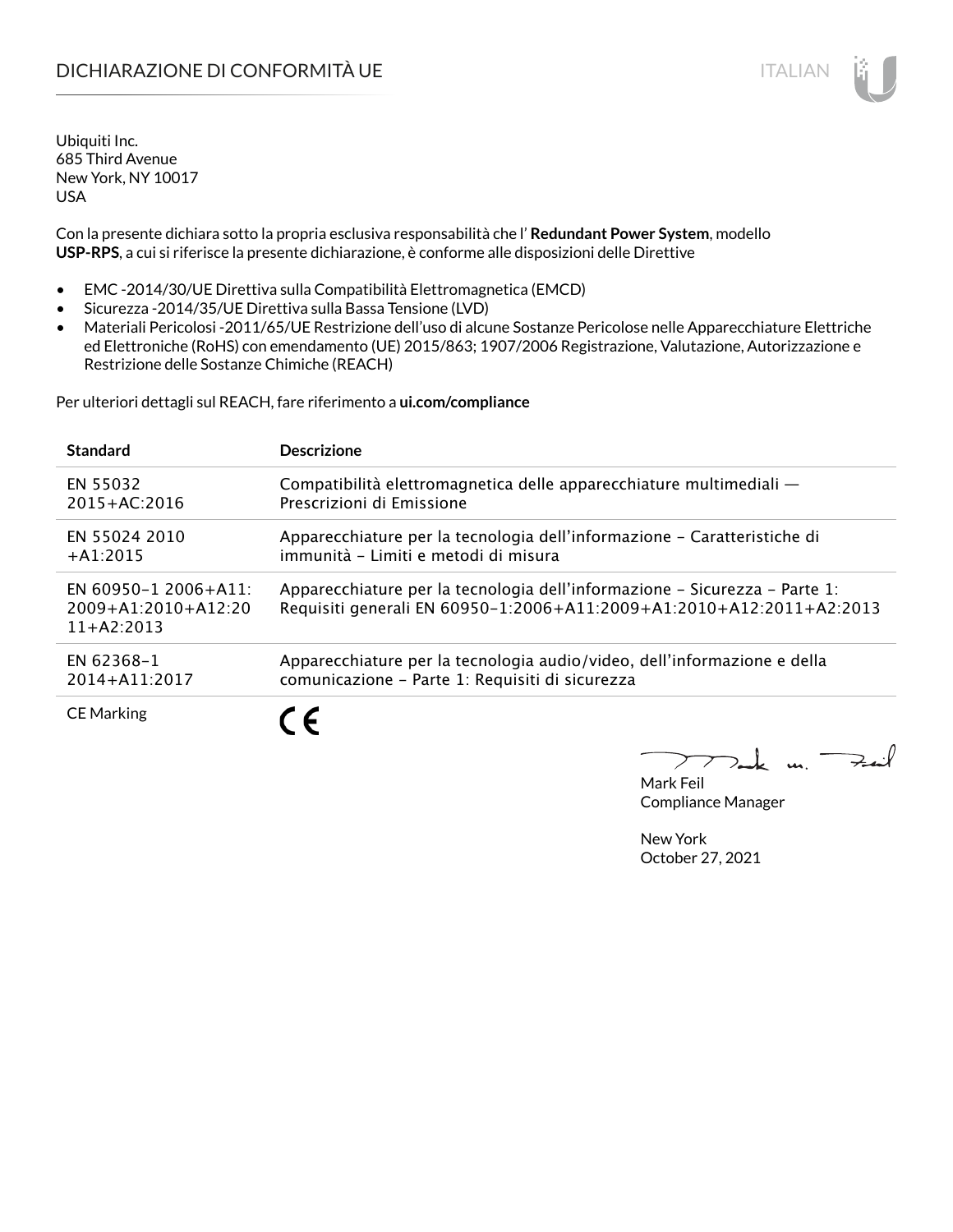# DÉCLARATION DE CONFORMITÉ UE EN ENCHANGEMENT DE CONFORMITÉ UNE ENCHANGEMENT DE CONFORMITÉ UNE ENCHANGEMENT DE

Ubiquiti Inc. 685 Third Avenue New York, NY 10017 USA

Déclare par la présente, sous notre seule responsabilité, que l'**Redundant Power System**, modèle **USP-RPS**, auquel se rapporte cette déclaration, est conforme aux dispositions des Directives

- EMC -2014/30/EU Directive sur la Compatibilité Electromagnétique (EMCD)
- Sécurité -2014/35/EU Directive sur la Basse Tension (LVD)
- Matières dangereuses -2011/65/UE Restriction de l'utilisation de Certaines Substances Dangereuses dans les Equipements Electriques et Electroniques (RoHS) avec amendement (EU) 2015/863 ; 1907/2006 Enregistrement, Evaluation, Autorisation et Restriction des Produits Chimiques (REACH)

Pour plus de détails sur le règlement REACH, veuillez consulter le site **ui.com/compliance**

| <b>Normes</b>                                                 | La description                                                                                                                           |
|---------------------------------------------------------------|------------------------------------------------------------------------------------------------------------------------------------------|
| EN 55032                                                      | Compatibilité électromagnétique des équipements multimédia - Exigences                                                                   |
| $2015 + AC:2016$                                              | d'émission                                                                                                                               |
| EN 55024 2010                                                 | Appareils de traitement de l'information – Caractéristiques d'immunité –                                                                 |
| $+$ A1:2015                                                   | Limites et méthodes de mesure                                                                                                            |
| EN 60950-1 2006+A11:<br>$2009+A1:2010+A12:20$<br>$11+42:2013$ | Matériel de traitement de l'information - Sécurité - Partie 1 : Exigences<br>générales EN 60950-1:2006+A11:2009+A1:2010+A12:2011+A2:2013 |
| EN 62368-1                                                    | Equipements des technologies de l'audio/vidéo, de l'information et de la                                                                 |
| 2014+A11:2017                                                 | communication - Partie 1 : exigences de sécurité                                                                                         |
| <b>CE Marking</b>                                             | ←                                                                                                                                        |

 $\mathbf{u}$ 

Mark Feil Compliance Manager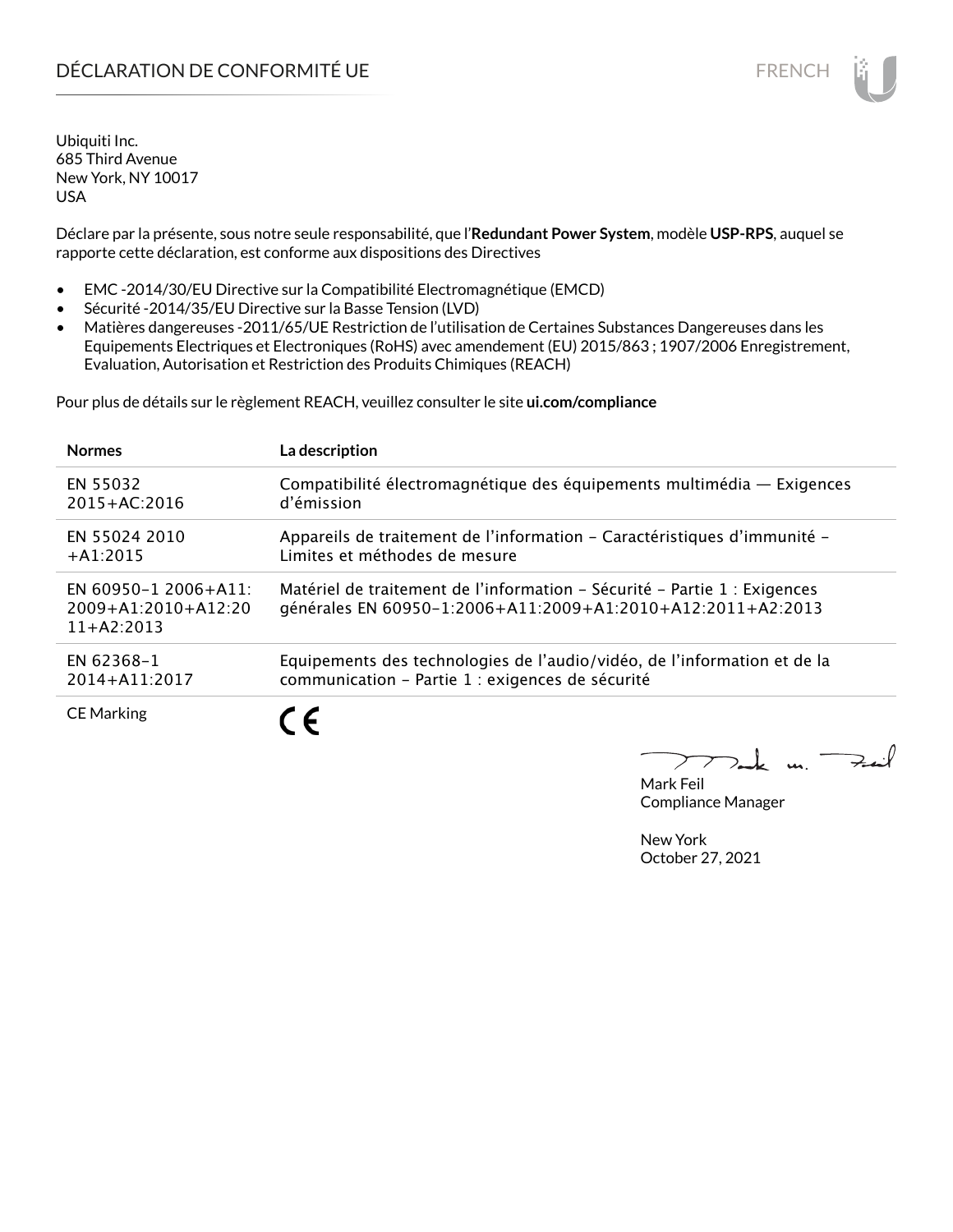Por la presente declaramos bajo nuestra exclusiva responsabilidad que el **Redundant Power System**, modelo **USP-RPS**, al que se refiere esta declaración, es conforme con las disposiciones de las Directivas

- EMC -2014/30/Directiva de Compatibilidad Electromagnética de la UE (EMCD)
- Seguridad -2014/35/Directiva de Baja Tensión de la UE (LVD)
- Materiales Peligrosos -2011/65/UE Restricción de la Utilización de Determinadas Sustancias Peligrosas en Aparatos Eléctricos y Electrónicos (RoHS) con la enmienda (UE) 2015/863; 1907/2006 Registro, Evaluación, Autorización y Restricción de Sustancias Químicas (REACH)

Para más detalles sobre el REACH, consulte **ui.com/compliance**

| <b>Estándares</b>                                             | Descripción                                                                                                                              |
|---------------------------------------------------------------|------------------------------------------------------------------------------------------------------------------------------------------|
| EN 55032<br>$2015 + AC:2016$                                  | Compatibilidad electromagnética de equipos multimedia. Requisitos de emisión                                                             |
| EN 55024 2010<br>$+A1:2015$                                   | Equipos de tecnología de la información - Características de inmunidad -<br>Límites y métodos de medida                                  |
| EN 60950-1 2006+A11:<br>$2009+A1:2010+A12:20$<br>$11+AA:2013$ | Equipos de tecnología de la información - Seguridad - Parte 1: Requisitos<br>generales EN 60950-1:2006+A11:2009+A1:2010+A12:2011+A2:2013 |
| EN 62368-1<br>2014+A11:2017                                   | Equipos de audio y vídeo, de tecnología de la información y de la comunicación<br>- Parte 1: Requisitos de seguridad                     |
| <b>CE Marking</b>                                             |                                                                                                                                          |

m. Fail

Mark Feil Compliance Manager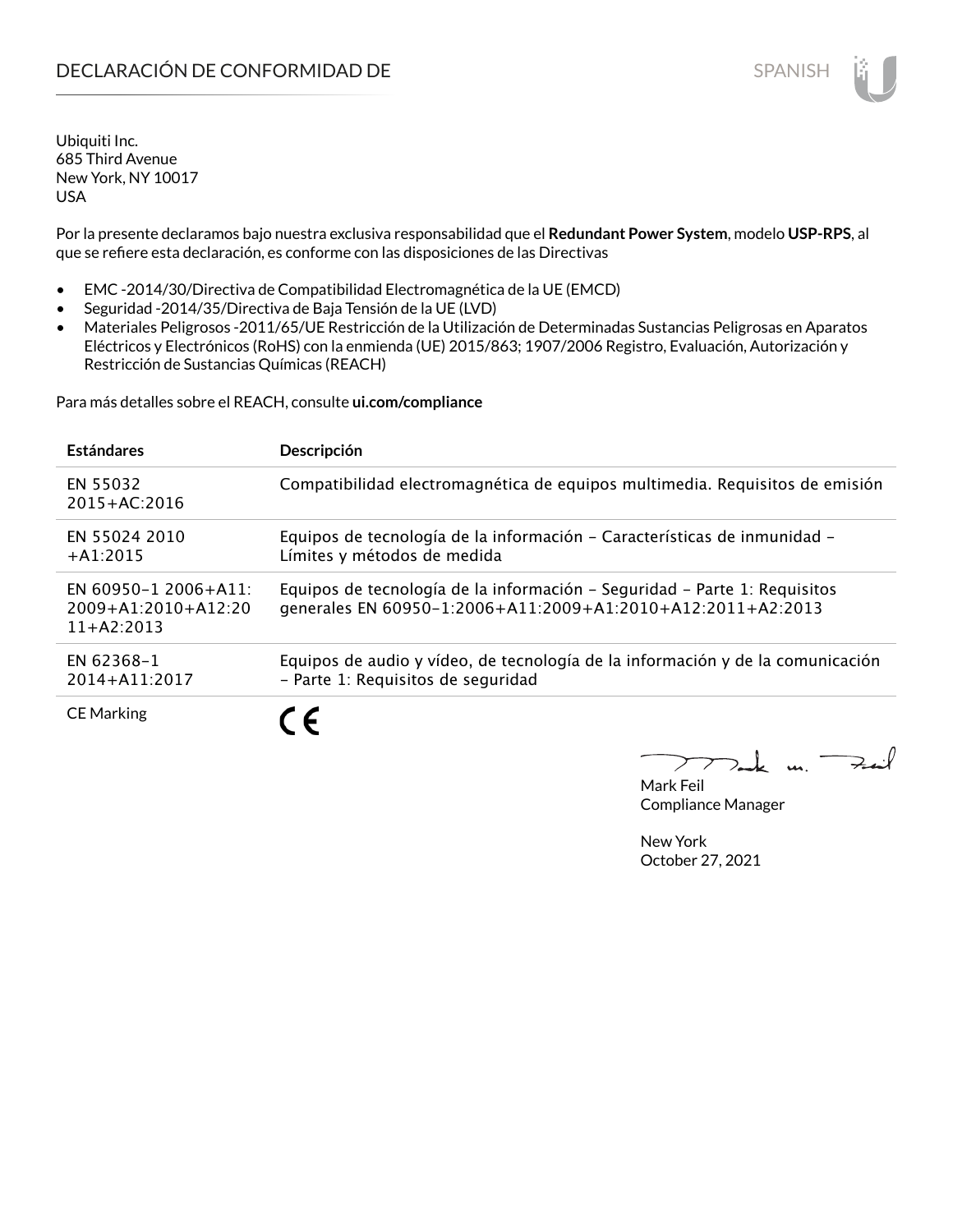### DECLARAȚIA DE CONFORMITATE UE EXECUTE DE ROMANIAN

Ubiquiti Inc. 685 Third Avenue New York, NY 10017 USA

Prin prezenta declarăm sub răspunderea noastră exclusivă că "Redundant Power System", modelul USP-RPS, la care se referă această declarație, este în conformitate cu prevederile directivelor următoare:

- EMC -2014/30/EU Electromagnetic Compatibility Directive (EMCD) (Directiva UE privind compatibilitatea electromagnetică)
- Siguranță -2014/35/EU Low Voltage Directive (LVD) (Directiva UE privind joasa tensiune)
- Materiale periculoase -2011/65/EU Restriction of the Use of Certain Hazardous Substances in Electrical and Electronic Equipment (RoHS) with amendment (EU) 2015/863 (Directiva UE privind restricția utilizării anumitor substanțe periculoase în echipamentele electrice și electronice (RoHS) cu amendamentele ulterioare); 1907/2006 Registration, Evaluation, Authorization and Restriction of Chemicals (REACH) (Regulamentul Uniunii Europene privind înregistrarea, evaluarea si autorizarea produselor chimice)

Pentru detalii suplimentare referitoare la regulamentul REACH, vă rugăm să consultați site-ul **ui.com/compliance**

| <b>Standarde</b>                                              | <b>Descriere</b>                                                                                                                                   |
|---------------------------------------------------------------|----------------------------------------------------------------------------------------------------------------------------------------------------|
| EN 55032                                                      | Compatibilitatea electromagnetică a echipamentelor multimedia - Cerințe                                                                            |
| $2015 + AC:2016$                                              | privind emisiile                                                                                                                                   |
| EN 55024 2010                                                 | Echipamente pentru tehnologia informației. Caracteristici ale imunității. Limite                                                                   |
| $+A1:2015$                                                    | si metode de măsurare                                                                                                                              |
| EN 60950-1 2006+A11:<br>$2009+A1:2010+A12:20$<br>$11+AA:2013$ | Echipamente pentru tehnologia informației. Siguranță. Partea 1: Cerințe<br>generale EN 60950-1: 2006 + A11: 2009 + A1: 2010 + A12: 2011 + A2: 2013 |
| EN 62368-1                                                    | Echipamente tehnologice audio / video, informaționale și de comunicații. Partea                                                                    |
| 2014+A11:2017                                                 | 1: Cerințe de siguranță                                                                                                                            |
| <b>CE Marking</b>                                             | $\epsilon$                                                                                                                                         |

k m. –

Mark Feil Compliance Manager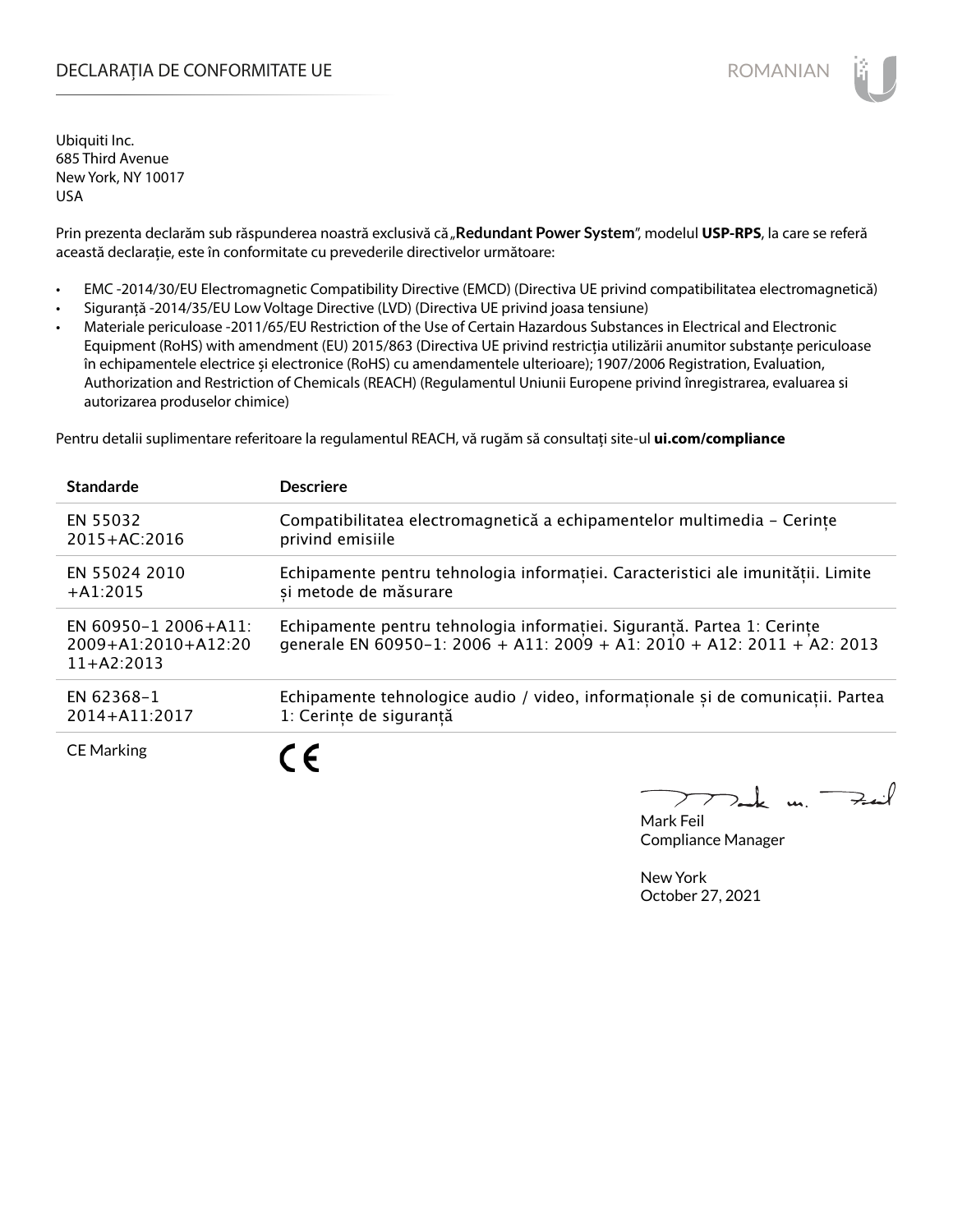# DEKLARACJA ZGODNOŚCI UE POLISH POLISH

Ubiquiti Inc. 685 Third Avenue New York, NY 10017 USA

Niniejszym oświadczam z naszą wyłączną odpowiedzialnością, że **Redundant Power System**, model **USP-RPS**, do którego odnosi się niniejsza deklaracja, jest zgodny z przepisami Dyrektyw

- EMC -2014/30/Dyrektywa Zgodności Elektromagnetycznej UE (EMCD)
- Bezpieczeństwo -2014/35/Dyrektywa Niskiego Napięcia UE (LVD)
- Materiały Niebezpieczne -2011/65/Restrykcje Dotyczące Użycia NIektórych Niebezpiecznych Substancji w Sprzęcie Elektrycznym i Elektronicznym UE (RoHS) ze zmianą (UE) 2015/863; 1907/2006 Rejestracja, Ocena, Zezwolenie i Restrykcje Dotyczące Chemikaliów (REACH)

Aby uzyskać dodatkowe informacje REACH, należy przejść do **ui.com/compliance**

| <b>Normy</b>                                                  | <b>Opis</b>                                                                                                                          |
|---------------------------------------------------------------|--------------------------------------------------------------------------------------------------------------------------------------|
| EN 55032                                                      | Kompatybilność elektromagnetyczna sprzętu multimedialnego – Wymagania                                                                |
| $2015 + AC:2016$                                              | emisyjne                                                                                                                             |
| EN 55024 2010                                                 | Sprzęt technologii informatycznej – Charakterystyka odporności – Limity i                                                            |
| $+A1:2015$                                                    | metody pomiarowe                                                                                                                     |
| EN 60950-1 2006+A11:<br>$2009+A1:2010+A12:20$<br>$11+42:2013$ | Informacyjny sprzęt technologiczny - Bezpieczeństwo - Część 1: Wymagania<br>Ogólne EN 60950-1:2006+A11:2009+A1:2010+A12:2011+A2:2013 |
| EN 62368-1                                                    | Audio/wideo, sprzęt technologii informatycznej i komunikacyjnej – Część 1:                                                           |
| 2014+A11:2017                                                 | Wymagania dotyczące bezpieczeństwa                                                                                                   |
| <b>CE Marking</b>                                             |                                                                                                                                      |

Mark Feil Compliance Manager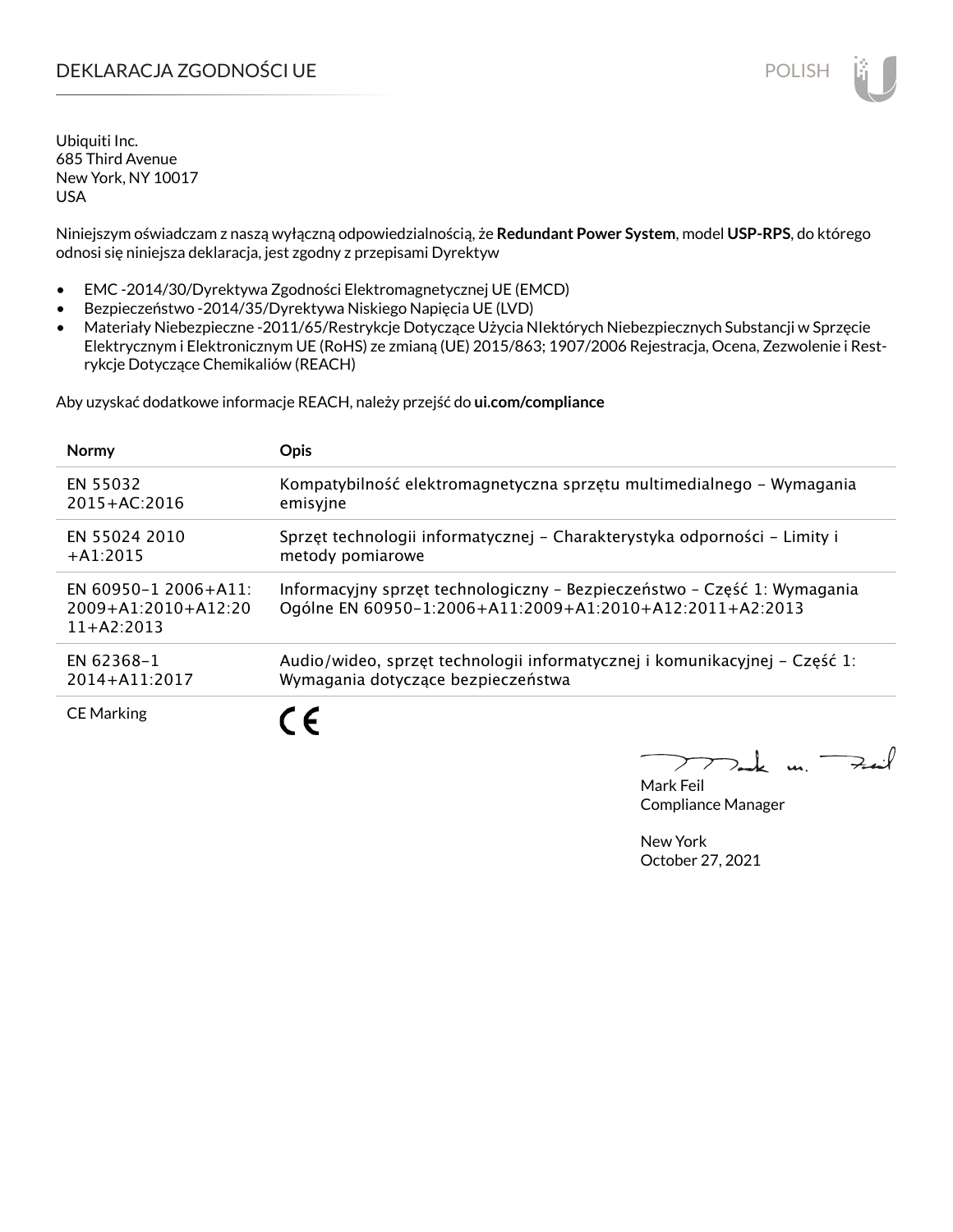# IZJAVA EU O SKLADNOSTI SLOVENIAN

Ubiquiti Inc. 685 Third Avenue New York, NY 10017 USA

S tem dokumentom na lastno odgovornost izjavljamo, da je naprava **Redundant Power System**, model **USP-RPS**, na katerega se ta izjava nanaša, v skladu z določbami naslednjih direktiv:

- EMC -2014/30/EU Direktiva o elektromagnetni združljivosti (EMCD)
- Varnost -2014/35/EU Direktiva o nizkonapetostni opremi (LVD)
- Nevarne snovi -2011/65/EU Direktiva o omejevanju uporabe nekaterih nevarnih snovi v električni in elektronski opremi (RoHS) s spremembo (EU) 2015/863; 1907/2006 Uredba o registraciji, evalvaciji, avtorizaciji in omejevanju kemikalij (REACH)

Več podrobnosti o REACH uredbi si poglejte na **ui.com/compliance**

| <b>Standardi</b>                                                  | <b>Opis</b>                                                                                                                  |
|-------------------------------------------------------------------|------------------------------------------------------------------------------------------------------------------------------|
| EN 55032                                                          | Elektromagnetna združljivost večpredstavnostne opreme – Zahteve glede                                                        |
| $2015 + AC:2016$                                                  | elektromagnetnega sevanja                                                                                                    |
| EN 55024 2010                                                     | Oprema za informacijsko tehnologijo - Karakteristike odpornosti proti motnjam                                                |
| $+A1:2015$                                                        | - Mejne vrednosti in merilne metode                                                                                          |
| EN 60950-1 2006+A11:<br>$2009 + A1:2010 + A12:20$<br>$11+AA:2013$ | Oprema za informacijsko tehnologijo – Varnost – 1. del: Splošne zahteve EN<br>60950-1:2006+A11:2009+A1:2010+A12:2011+A2:2013 |
| EN 62368-1                                                        | Oprema za avdio/video, informacijsko in komunikacijsko tehnologijo – 1. del:                                                 |
| 2014+A11:2017                                                     | Varnostne zahteve                                                                                                            |
| <b>CE Marking</b>                                                 | C E                                                                                                                          |

 $k$  un  $\rightarrow$ 

Mark Feil Compliance Manager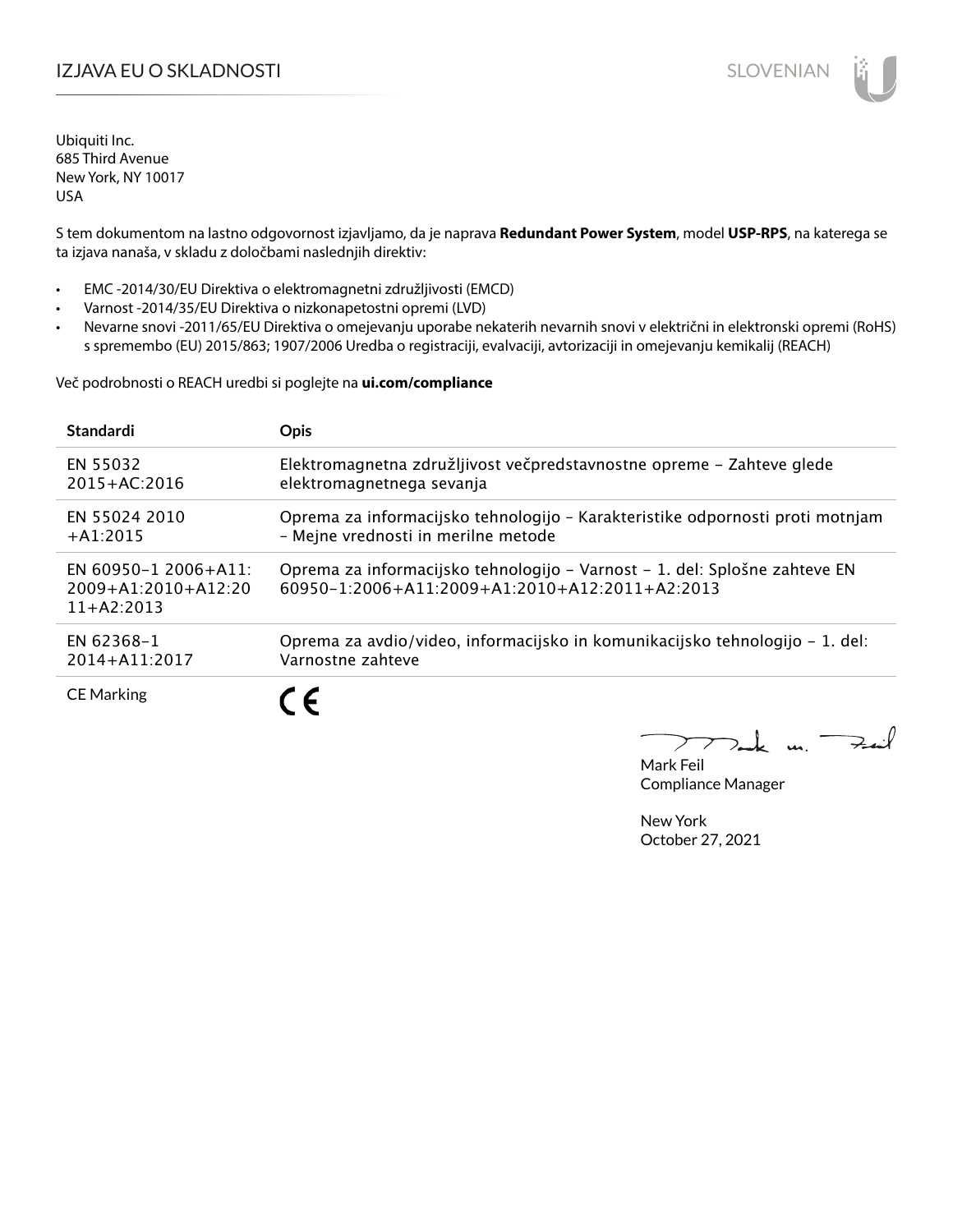

Διά του παρόντος δηλώνουμε με αποκλειστική ευθύνη μας ότι το **Redundant Power System**, μοντέλο **USP-RPS**, στο οποίο αναφέρεται η παρούσα δήλωση, είναι σύμφωνο με τις διατάξεις των Οδηγιών

- EMC Οδηγία Ηλεκτρομαγνητικής Συμβατότητας (EMCD) 2014/30/ΕΕ
- Ασφάλεια Οδηγία Χαμηλής Τάσης (LVD) 2014/35/ΕΕ
- Επικίνδυνα Υλικά Περιορισμός της Χρήσης Ορισμένων Επικίνδυνων Ουσιών σε Ηλεκτρικό και Ηλεκτρονικό Εξοπλισμό (RoHS) 2011/65/ΕΕ με τροποποίηση (ΕΕ) 2015/863. Καταχώριση, Αξιολόγηση, Εξουσιοδότηση και Περιορισμός Χημικών Ουσιών (REACH) 1907/2006

Για περισσότερες λεπτομέρειες σχετικά με το REACH, παρακαλούμε ανατρέξτε στη διεύθυνση **ui.com/compliance**

| Πρότυπα                                                           | Περιγραφή                                                                                                             |
|-------------------------------------------------------------------|-----------------------------------------------------------------------------------------------------------------------|
| EN 55032                                                          | Ηλεκτρομαγνητική συμβατότητα εξοπλισμού πολυμέσων - Απαιτήσεις                                                        |
| $2015 + AC:2016$                                                  | εκπομπών                                                                                                              |
| EN 55024 2010                                                     | Εξοπλισμός τεχνολογίας πληροφοριών - Χαρακτηριστικά θωράκισης - Όρια                                                  |
| $+A1:2015$                                                        | και μέθοδοι μέτρησης                                                                                                  |
| EN 60950-1 2006+A11:<br>$2009 + A1:2010 + A12:20$<br>$11+42:2013$ | Εξοπλισμός πληροφορικής - Ασφάλεια - Μέρος 1: Γενικές απαιτήσεις ΕΝ<br>60950-1:2006+A11:2009+A1:2010+A12:2011+A2:2013 |
| EN 62368-1                                                        | Εξοπλισμός τεχνολογίας ήχου/εικόνας, πληροφορικής και επικοινωνιών -                                                  |
| 2014+A11:2017                                                     | Μέρος 1: Απαιτήσεις ασφάλειας                                                                                         |
| <b>CE Marking</b>                                                 |                                                                                                                       |

 $\overline{u}$ . Fail

Mark Feil Compliance Manager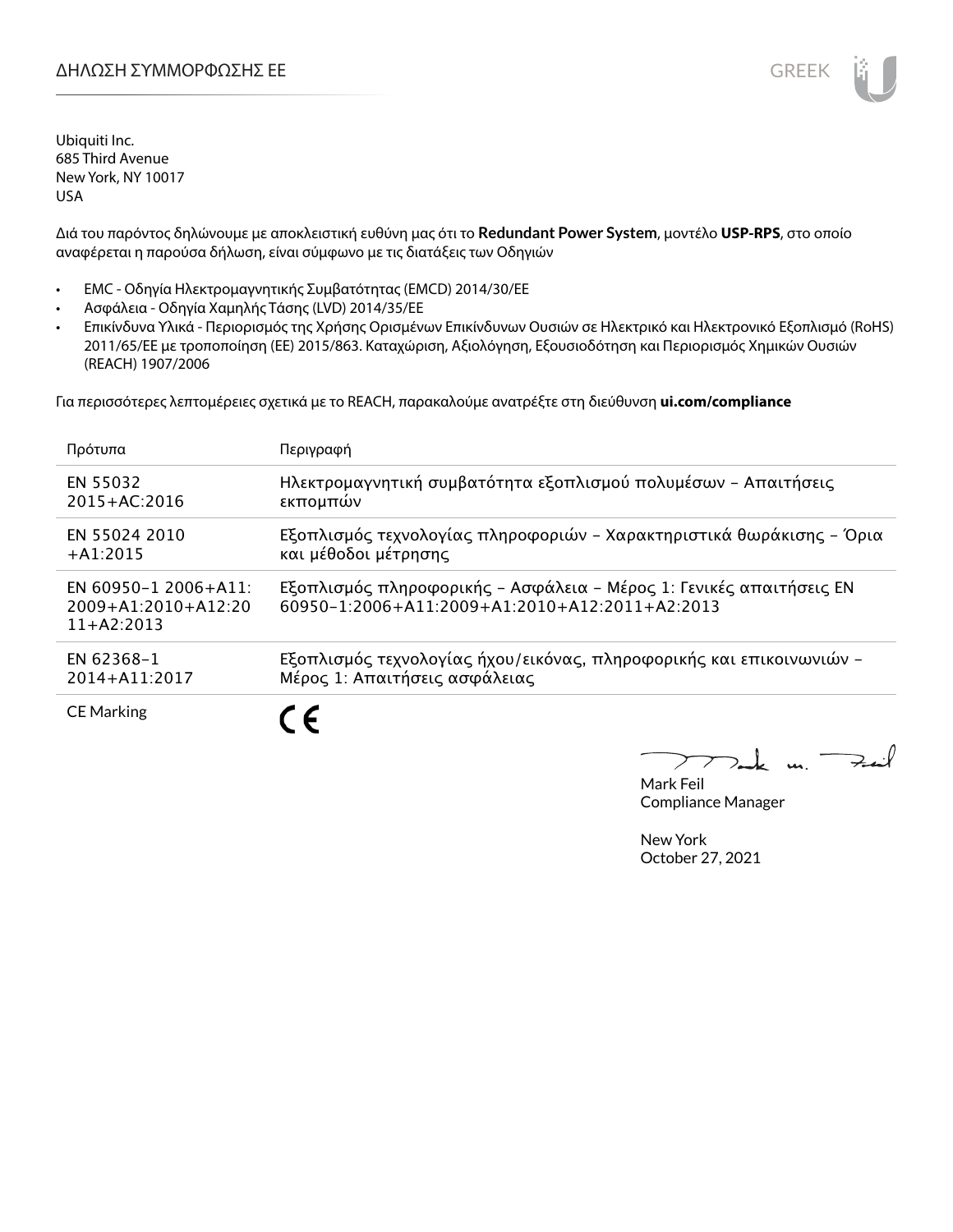# EÚ VYHLÁSENIE O SÚHLASE SLOVAK SLOVAK

Ubiquiti Inc. 685 Third Avenue New York, NY 10017 USA

Týmto prehlasuje, na našu výlučnú zodpovednosť, že **Redundant Power System**, model **USP-RPS**, ktorého sa toto vyhlásenie týka, je v súlade s ustanoveniami Smerníc

- EMC -2014/30/EÚ Smernica o Elektromagnetickej Kompatibilite (EMCD)
- Bezpečnosť -2014/35/EÚ Smernica o Nízkom Napätí (LVD)
- Nebezpečné Materiály -2011/65/EÚ Obmedzenie Používania Určitých Nebezpečných Látok v Elektrických a Elektronických Zariadeniach (RoHS) s dodatkom (EÚ) 2015/863; 1907/2006 Registrácia, Hodnotenie, Autorizácia a Obmedzenie chemikálií (REACH)

Ďalšie informácie o REACH môžete nájsť na **ui.com/compliance**

| Štandardy                                                     | <b>Popis</b>                                                                                                                         |
|---------------------------------------------------------------|--------------------------------------------------------------------------------------------------------------------------------------|
| EN 55032                                                      | Elektromagnetická kompatibilita multimediálnych zariadení - emisné                                                                   |
| $2015 + AC:2016$                                              | požiadavky                                                                                                                           |
| EN 55024 2010                                                 | Zariadenia informačných technológií – Charakteristiky odolnosti – Limity a                                                           |
| $+A1:2015$                                                    | metódy merania                                                                                                                       |
| EN 60950-1 2006+A11:<br>$2009+A1:2010+A12:20$<br>$11+AA:2013$ | Zariadenia informačných technológií – Bezpečnosť – Časť 1: Všeobecné<br>požiadavky EN 60950-1:2006+A11:2009+A1:2010+A12:2011+A2:2013 |
| EN 62368-1                                                    | Zariadenia audio/video, informačnej a komunikačnej technológie - časť 1:                                                             |
| 2014+A11:2017                                                 | Bezpečnostné požiadavky                                                                                                              |
| <b>CE Marking</b>                                             |                                                                                                                                      |

كمنعة  $\frac{1}{2}$ 

Mark Feil Compliance Manager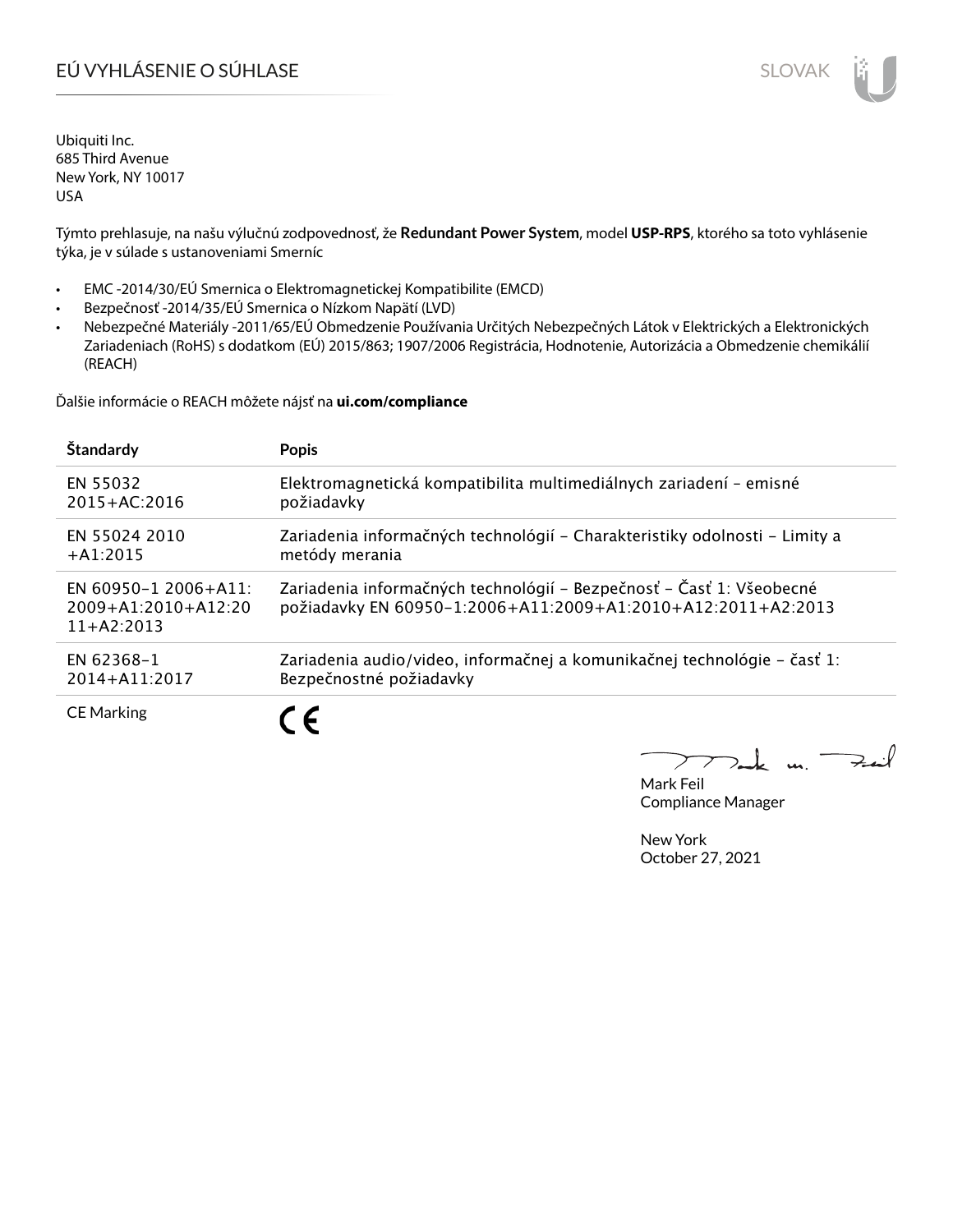### ES ATBILSTĪBAS DEKLARĀCIJA LATVIAN

Ubiquiti Inc. 685 Third Avenue New York, NY 10017 USA

Vienīgi uz savu atbildību deklarējam, ka iekārtas "**Redundant Power System**" modelis "**USP-RPS**", uz ko attiecas šī deklarācija, atbilst šādu direktīvu noteikumiem:

- elektromagnētiskā saderība 2014/30/ES Elektromagnētiskās saderības direktīva (EMCD);
- drošība 2014/35/ES Zemsprieguma direktīva (LVD);
- bīstami materiāli 2011/65/ES Atsevišķu bīstamu ķīmisko vielu izmantošanas ierobežojumi elektriskajās un elektroniskajās iekārtās (RoHS) ar grozījumu (ES) 2015/863; 1907/2006 Ķīmisko vielu reģistrēšana, novērtēšana, atļaušana un ierobežošana (REACH).

Papildinformāciju par REACH lūdzam skatīt tīmekļa vietnē **ui.com/compliance**

| <b>Standarti</b>                                                  | <b>Apraksts</b>                                                                                                                 |
|-------------------------------------------------------------------|---------------------------------------------------------------------------------------------------------------------------------|
| EN 55032<br>$2015 + AC:2016$                                      | Multivides iekārtu elektromagnētiskā saderība - Emisijai piemērojamās prasības                                                  |
| EN 55024 2010<br>$+A1:2015$                                       | Informācijas tehnoloģijas iekārtas - Traucējumnoturības raksturlielumi -<br>Robežvērtības un mērīšanas metodes                  |
| EN 60950-1 2006+A11:<br>$2009 + A1:2010 + A12:20$<br>$11+42:2013$ | Informācijas tehnoloģiju iekārtas - Drošība - 1. daļa: Vispārīgās prasības EN<br>60950-1:2006+A11:2009+A1:2010+A12:2011+A2:2013 |
| EN 62368-1<br>2014+A11:2017                                       | Audio/video, informācijas un komunikācijas tehnoloģiju aprīkojums - 1. daļa:<br>Drošības prasības                               |
| <b>CE Marking</b>                                                 |                                                                                                                                 |

m. Fail

Mark Feil Compliance Manager